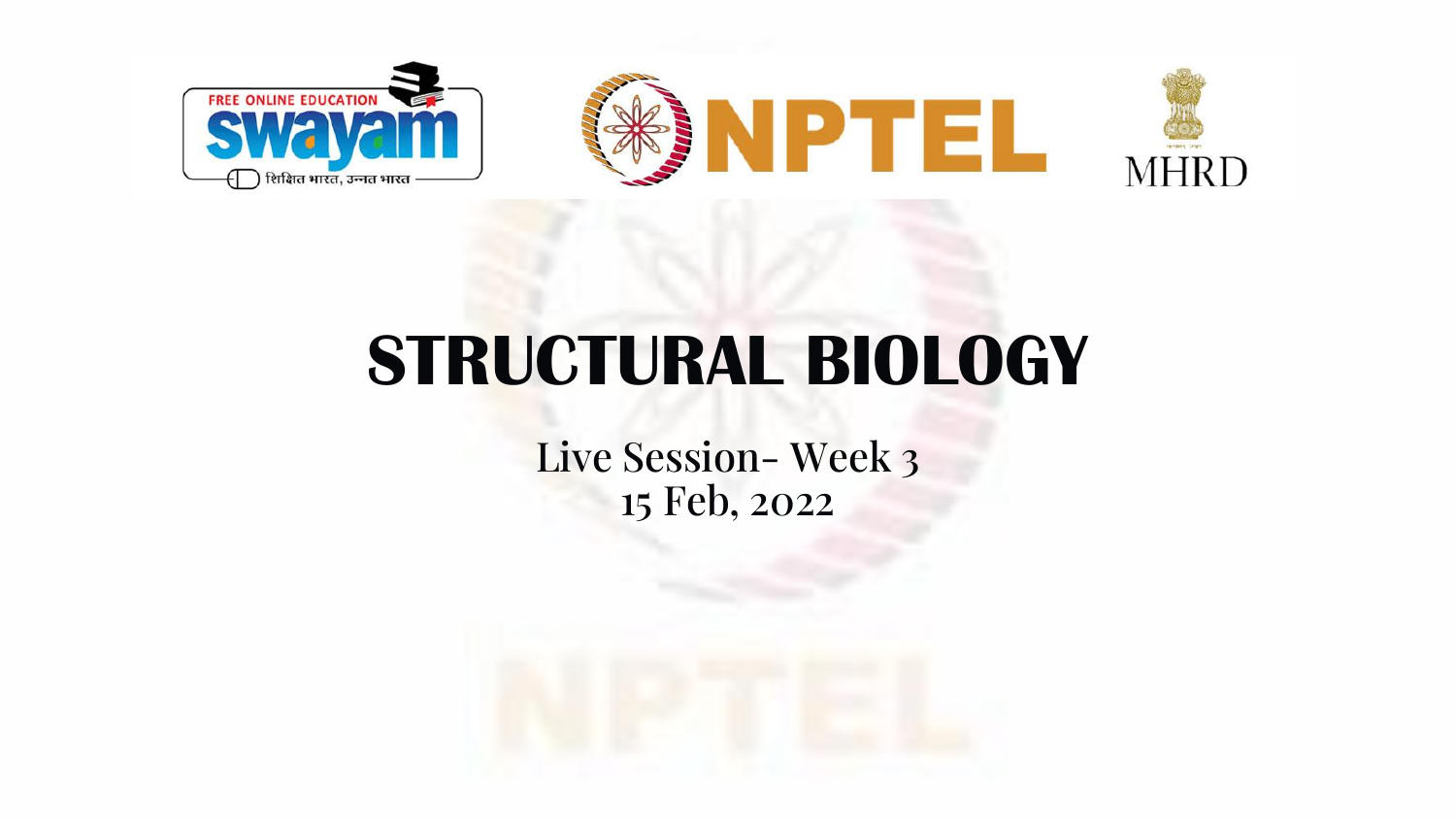**Week\_3\_Lecture\_1**: About Structural biology techniques.

- 1. Structural biology is the study of how biological molecules are built. Using a variety of imaging techniques, scientists view how they are assembled, how they function, and how they interact.
- 2. To understand the process of communication, we need to visualize molecules in the atomic level and determine proper arrangement of atoms in the system.
- 3. X-ray crystallography, Nuclear magnetic resonance (NMR) spectroscopy and Cryo-electron microscopy (cryo-EM) are high resolution techniques and Circular Dichroism, Fluorescence spectroscopy are low resolution techniques.
- 4. These techniques make it possible for researchers to determine the structure of proteins and other complex molecules.
- 5. X-ray crystallography uses crystalline structure which causes a beam of incident X-rays to diffract into many specific directions and then measure the angles and intensities of these diffracted beams, to produce a threedimensional picture.
- 6. NMR spectroscopy is a technique that exploits the magnetic properties of certain atomic nuclei and can be used to determine the physical and chemical properties of atoms or the molecules in which they are contained.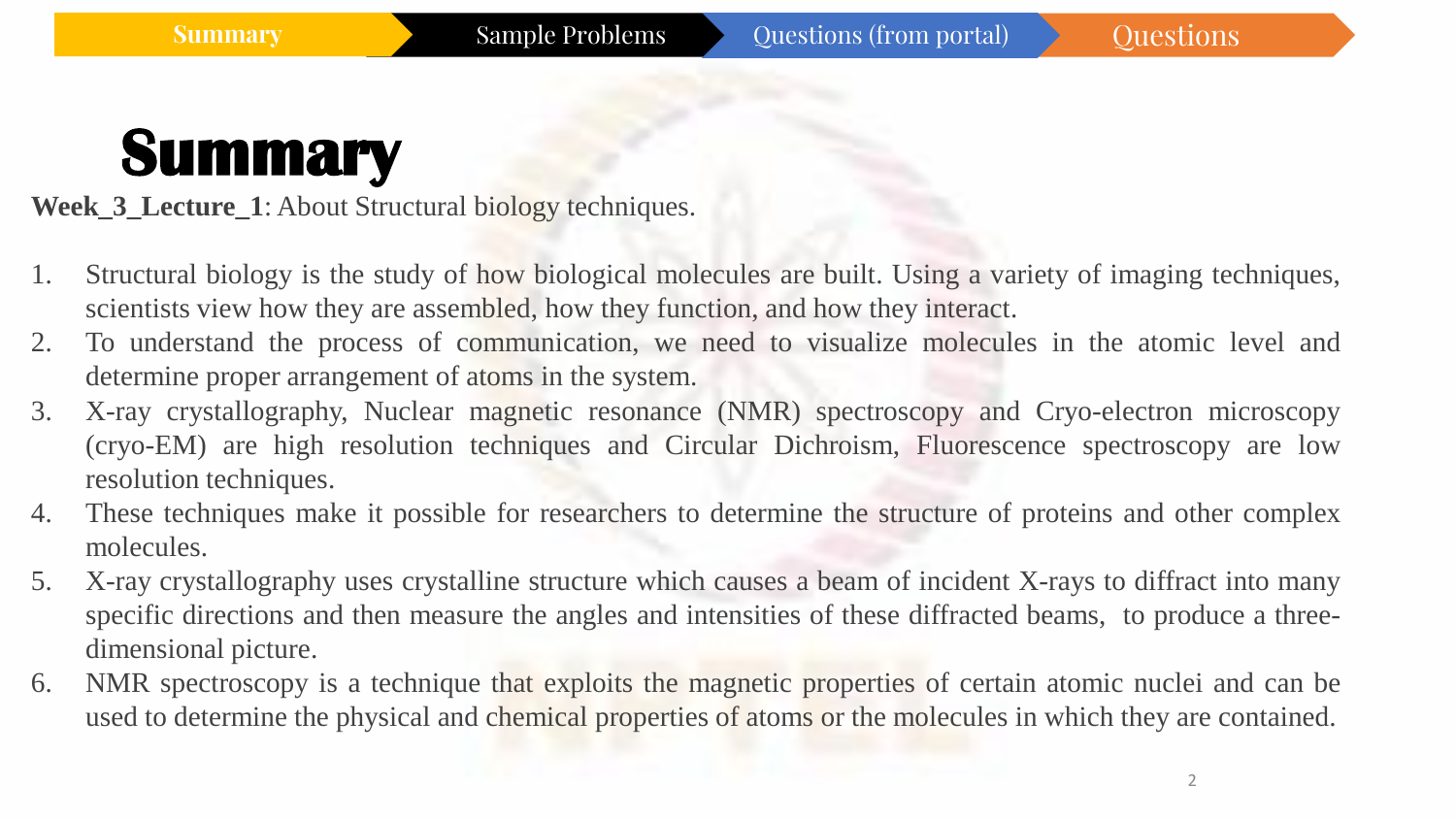Week 3 Lecture 2: This lecture is about protein structural biology techniques.

- 1. A **Protein crystallization** is the process of formation of a regular array of individual protein molecules stabilized by crystal contacts.
- 2. In the process of protein crystallization, proteins are dissolved in an aqueous environment and sample solution until they reach the supersaturated state.
- 3. Unlike ideal crystals, real crystals have imperfections. Any deviation from the standard lattice pattern of a crystal is an imperfection. The imperfection may be because of presence of impurity atom or a disturbed crystal structure.
- 4. The first step is finding , optimization and preparing the target gene. Followed by the optimization of the expression system. Next steps include choice of plasmid as cloning vector, overexpression and purification.
- 5. The purpose of preparative chromatography is to separate the components of a mixture for later use, and is thus a form of purification.
- 6. Types of chromatography :

Affinity chromatography Ion exchange chromatography Size-exclusion chromatography Hydrophobic interaction chromatography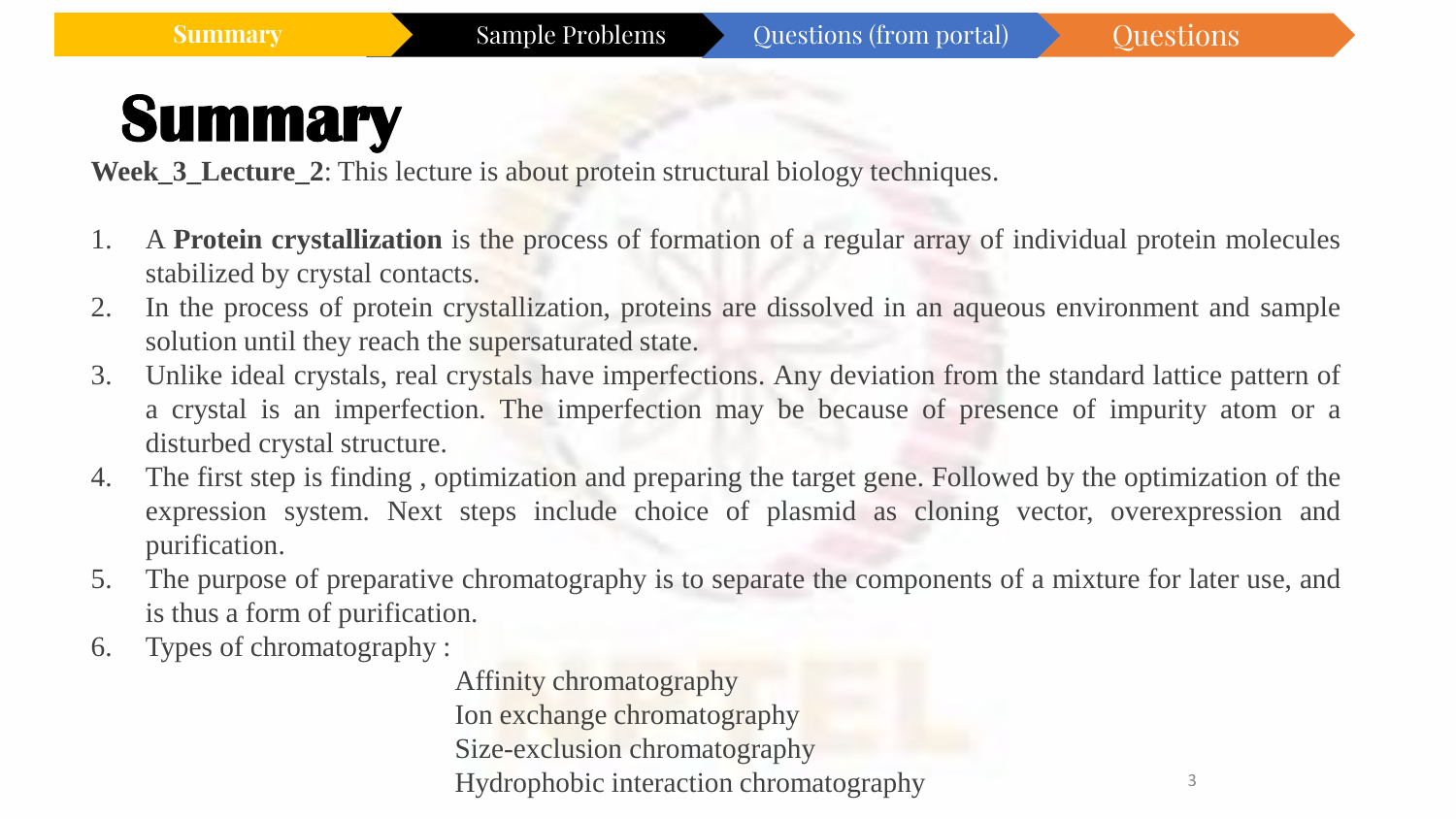Week 3 Lecture 3: Focuses on protein crystallization.

- 1. The goal of crystallization is obtaining good crystals. The crystal formation means allowing the sample solution to reach the supersaturated state.
- 2. Before going to the crystallization, we need to check for high concentration of protein, homogeneous and stable state.
- 3. Crystallization has a thermodynamically closed systems, involving three main factors, which are enthalpy ( $\Delta H$ ), entropy ( $\Delta S$ ) and temperature (T).
- 4. ∆H relates to the chemical bonds being formed and broken upon reactions or phase changes. ∆S relates to the degree of freedom or the measurement of uncertainty.
- 5. Factors that affect the formation of protein crystal are: a. Purity of protein, b. Protein concentration, c. Precipitating reagent, d. Temperature, e. pH and f. Additives.



- 6. The nucleation range is also called the labile zone, while the growth range is known as the metastable zone.
- 7. For crystal nucleation to occur, the experimenter must push the protein solution into the labile zone, which is also the region where fast growth of crystal nuclei occurs.
- 8. The protein/precipitant mixture must approach the nucleation zone very slowly so that the developing nuclei have enough time to grow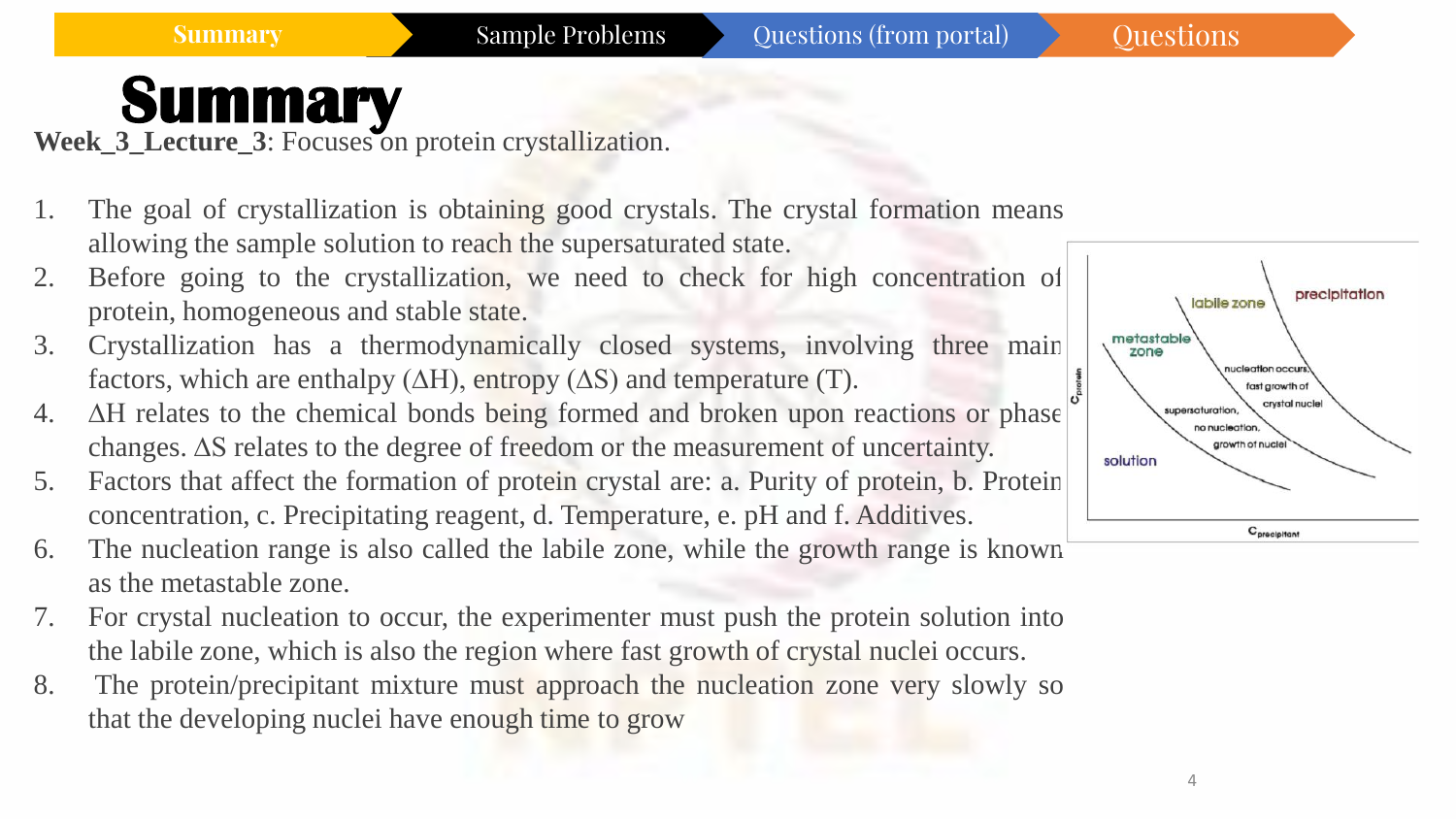**Week\_3\_Lecture\_4**: Lecture 4 is about methods of protein crystallization.

1. Three steps to achieve super-saturation:

Maximize concentration of purified protein. Add a precipitating reagent Allow vapor diffusion for protein crystallization

- 2. In vapor diffusion, droplets containing purified protein, buffer, and precipitant are allowed to equilibrate with a larger reservoir containing similar buffer and precipitants in higher concentrations.
- 3. The drop and reservoir equilibrate i.e., the precipitant and protein concentrations increase in the drop and crystal growth occurs in the drop.
- 4. Vapor diffusion can be performed in either hanging-drop or sitting-drop format. Both of these methods require sealing of the environment so that equilibration between the drop and reservoir can occur.
- 5. Hanging-drop apparatus involve a drop of protein solution placed on an inverted cover slip, which is then suspended above the reservoir. Sitting-drop crystallization apparatus place the drop on a pedestal that is separated from the reservoir.
- 5 6. Micro dialysis has a semi-permeable membrane, across which small molecules and ions can pass, while proteins and large polymers cannot cross. By allowing the system to move towards equilibrium, the system can slowly attain supersaturation, at which point protein crystals may form.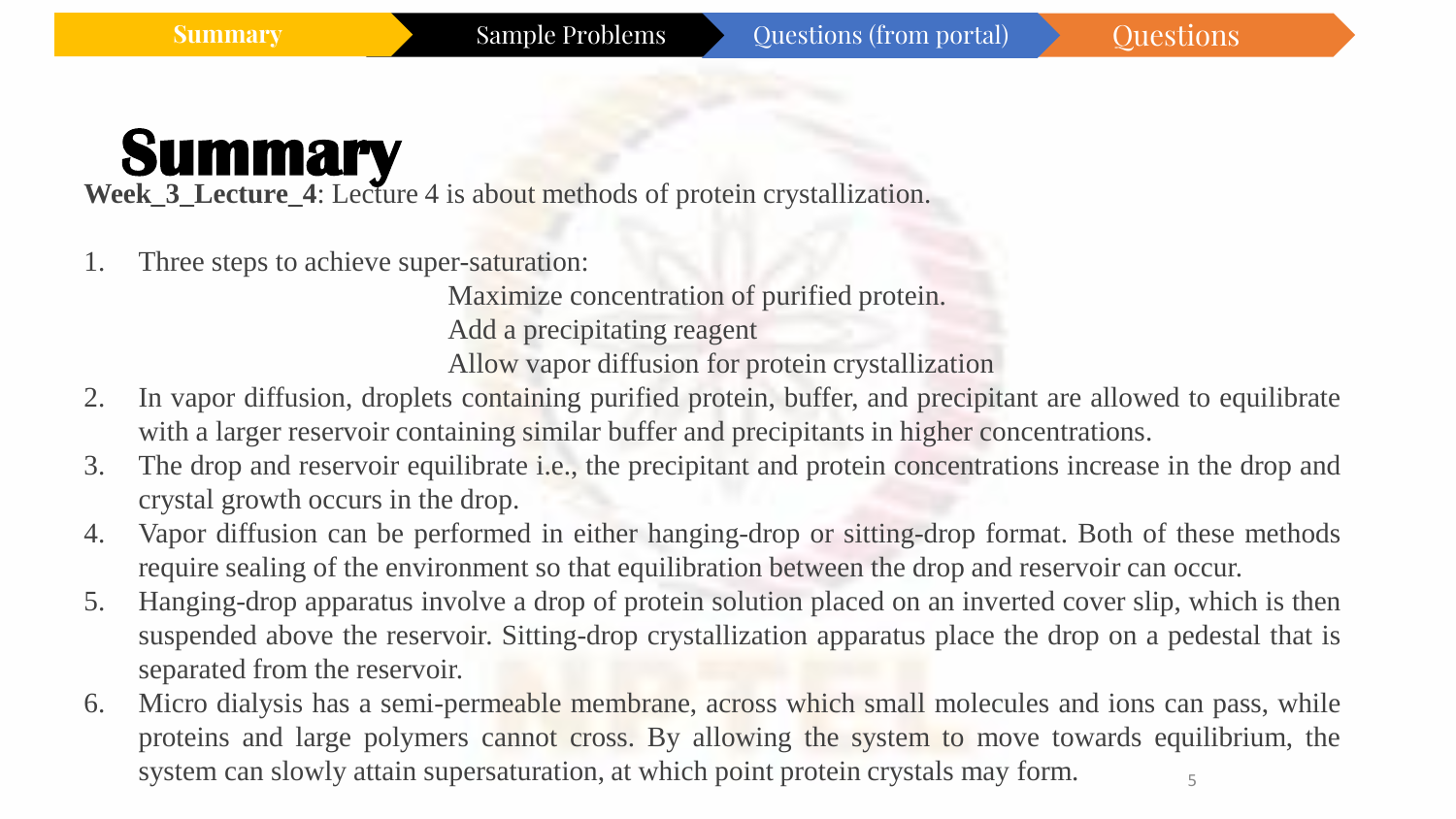Week 3 Lecture 5: Lecture 5 is about Crystal Mounting

- 1. When crystals are observed, one must determine if the crystals are of the target biological macromolecule (protein) or salt (inorganic, small molecule) crystals.
	- $\triangleright$  A protein crystal typically has a high solvent content and will dehydrate when removed from the drop. Salt crystals typically do not possess large solvent channels and have very little solvent content. Allowing the drop to evaporate will destroy or change the appearance of the salt crystal.
	- $\triangleright$  A protein crystal will powder, crumble, or fall apart easily when touched with a probe. Salt crystals break apart, but they require more force .
	- ➢ A protein crystal typically has large solvent channels which will accommodate a small molecule dye. Salt crystals do not possess such solvent channels and will not absorb the molecule dye.
- 2. The crystal is mounted for measurements so that it may be held in the X-ray beam and rotated. Protein crystals are scooped up by a loop, then flash-frozen with liquid nitrogen. This freezing reduces the radiation damage of the X-rays.
- 3. The capillary or loop is mounted on a goniometer and the crystal is positioned accurately within the X-ray beam and rotated.
- 4. The most common type of goniometer is the "kappa goniometer", which offers three angles of rotation: the ω angle, which rotates about an axis perpendicular to the beam; the  $\kappa$  angle, about an axis at ~50° to the  $\omega$  axis; and, finally, the  $\varphi$  angle about the loop/capillary axis.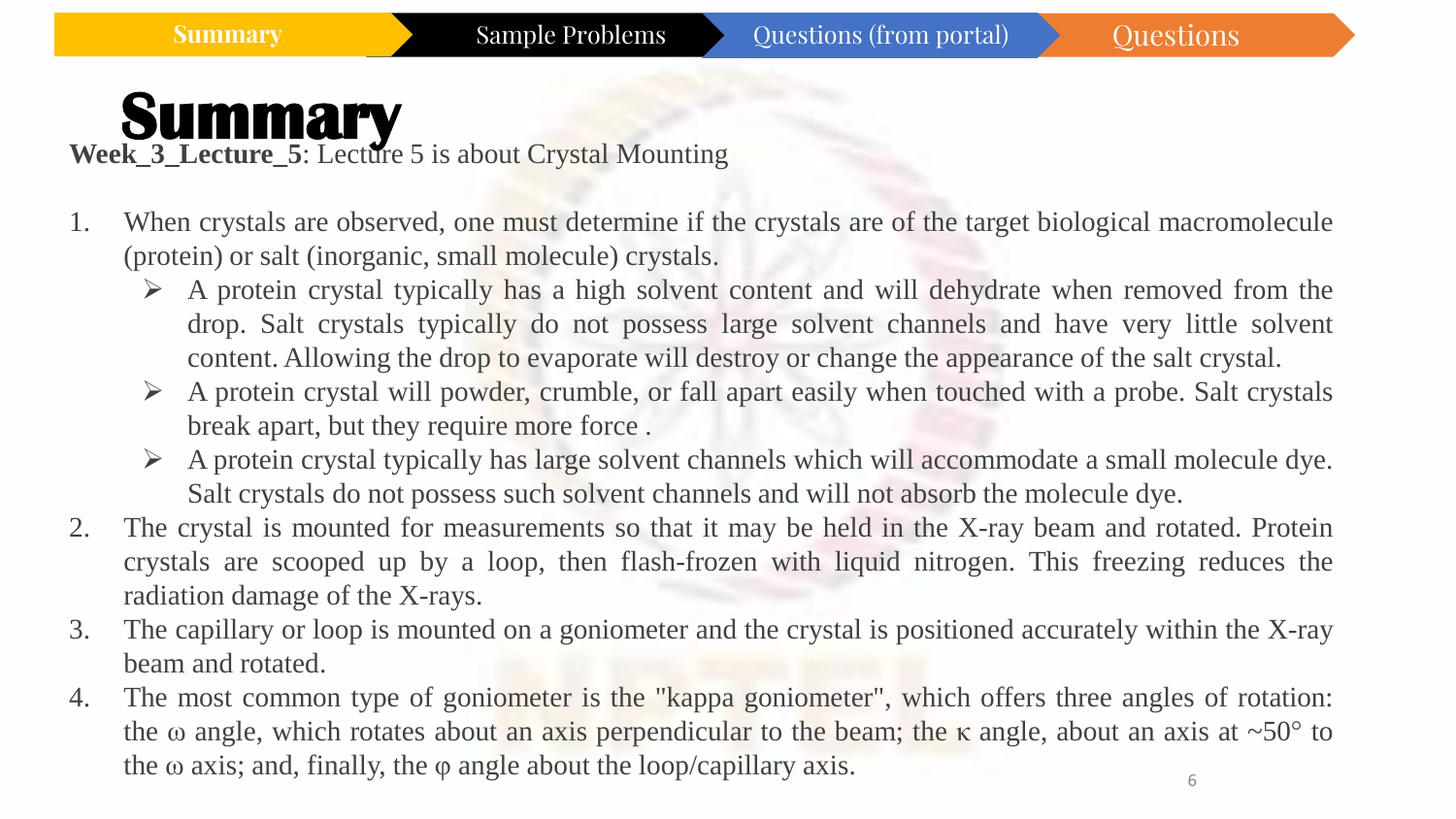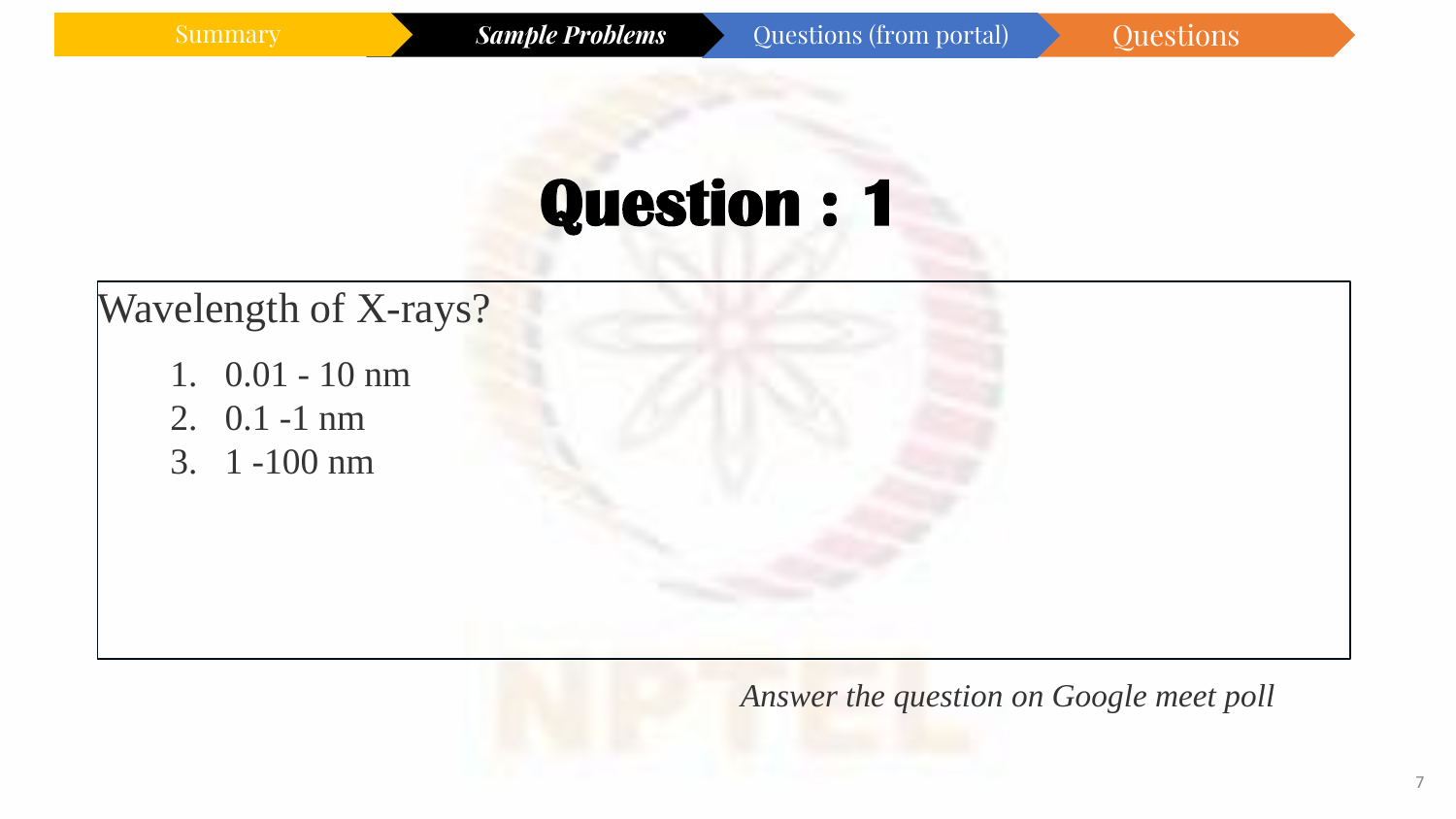1. X-rays were discovered by Roentgen.

2. X-rays is an electro-magnetic radiation. The x-ray region lies between gamma and ultra violet rays.

| M M N N N                             |                            |  | Increasing energy<br>Increasing wavelength |           |             |             |                  |
|---------------------------------------|----------------------------|--|--------------------------------------------|-----------|-------------|-------------|------------------|
| 0.0001 nm 0.01 nm<br>10 <sub>nm</sub> |                            |  | 1000 nm                                    | $0.01$ cm | cm          | 1 m         | 100 <sub>m</sub> |
| Gamma rays                            | X-rays<br>Ultra-<br>violet |  | Infrared                                   |           | Radio waves |             |                  |
|                                       |                            |  |                                            |           |             | Radar TV FM | AM               |

3. They are shorter than ultra violet rays and longer than gamma rays.

Final answer: **0.01 – 10 nm**

### Wavelength of X-rays?

- 1. 0.01 10 nm
- 2. 0.1 -1 nm
- 3. 1 -100 nm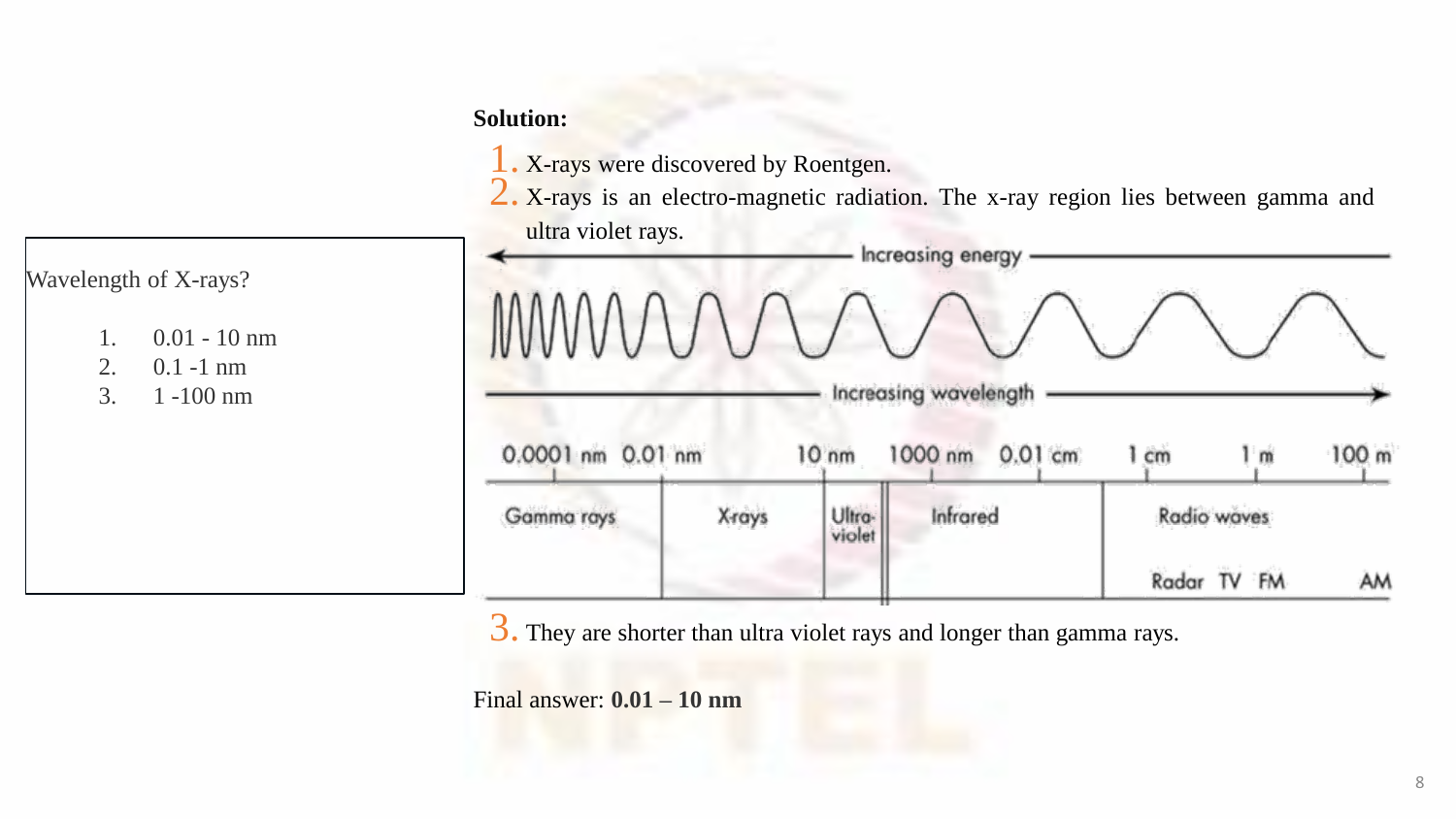Which property of X-rays is critical to their use in X-ray diffraction?

- 1. Scattering by electrons
- 2. Go right through the most of matter
- 3. Made of photons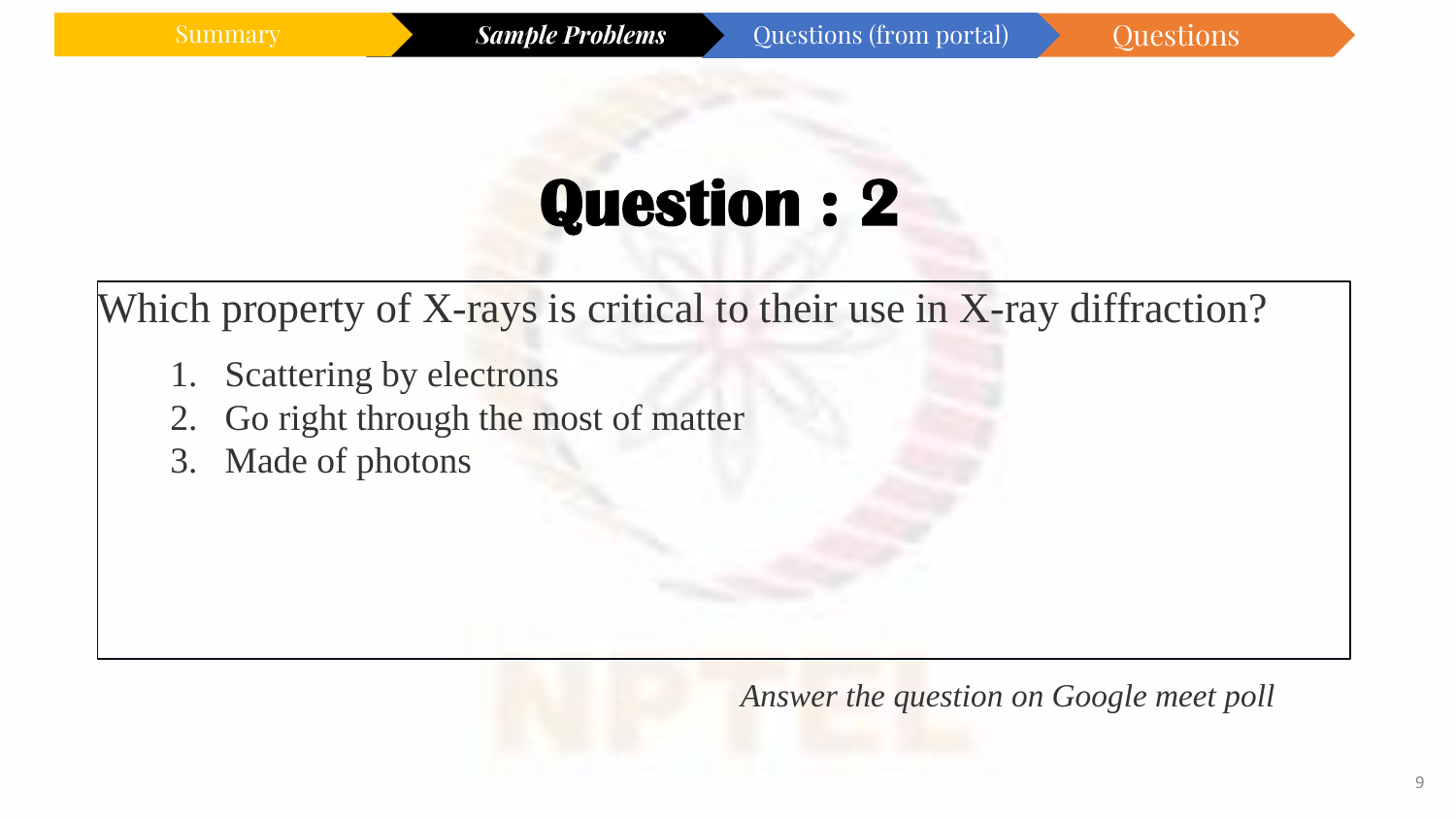1. X- rays have wavelengths similar to the size of atoms, so they are useful to explore within crystals.

2. Since X-rays have a smaller wavelength than visible light, they have higher energy.



3. With their higher energy, X-rays can penetrate matter more easily than visible light. Final answer: **Go right through the most of matter**



Which property of X-rays is critical to their use in X-ray diffraction?

- 1. Scattering by electrons
- 2. Go right through the most of matter
- 3. Made of photons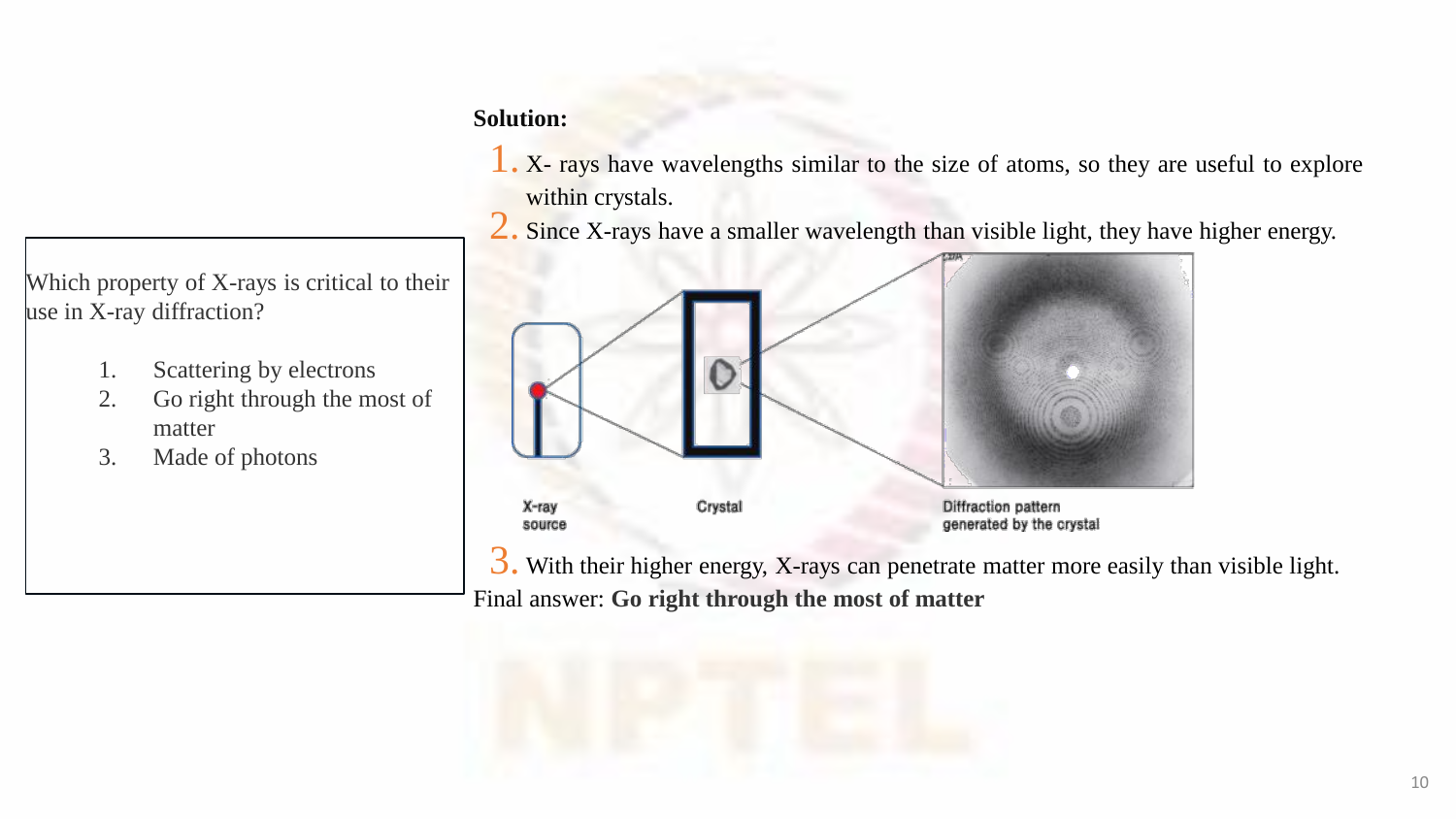Which of these are the smallest things scientists can see when using Xrays?

- 1. Atoms
- 2. Cells
- 3. Molecules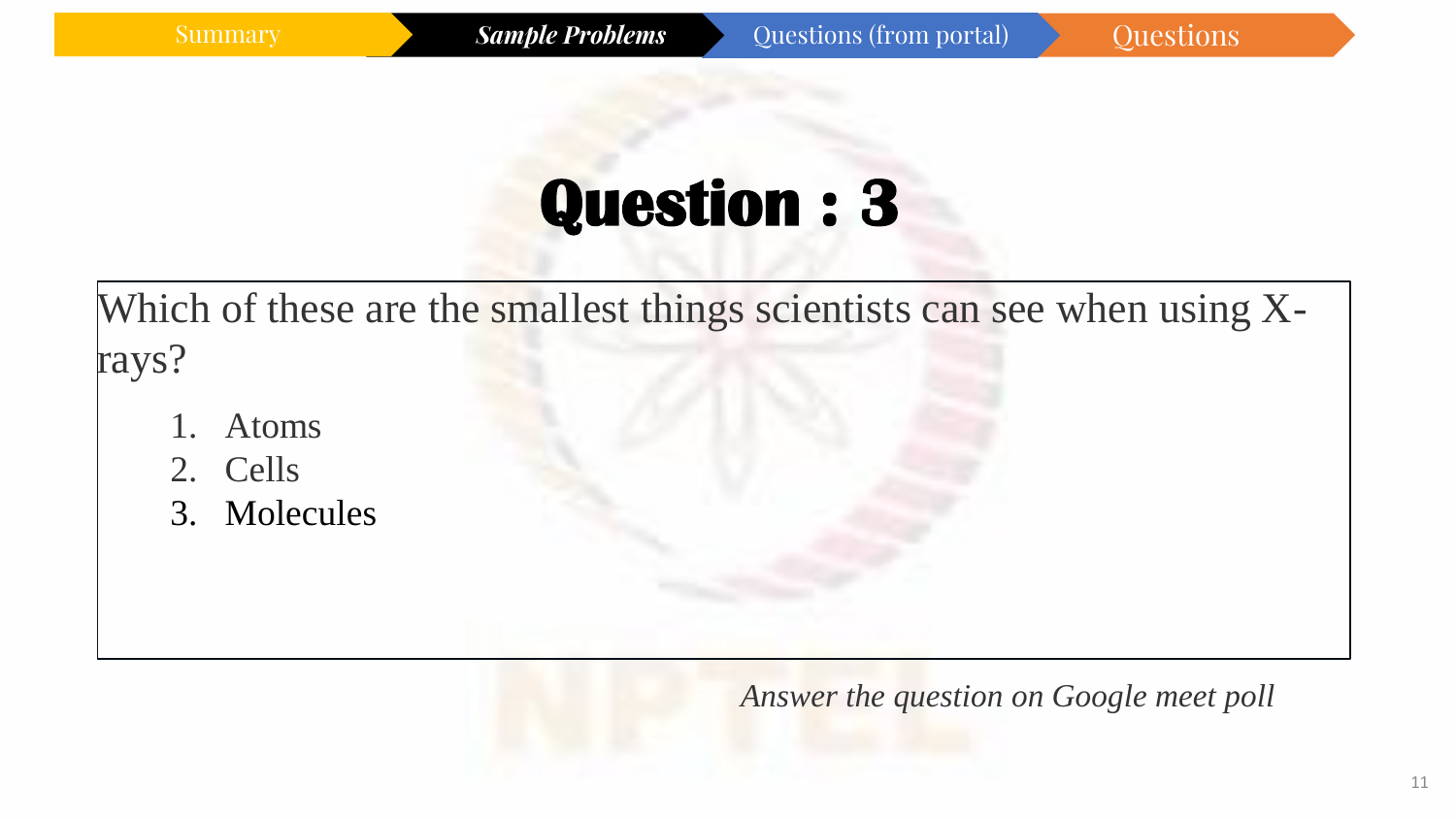Dimerization of Histidine Kinase takes place in?

- 1. Periplasmic domain
- 2. Transmembrane domain
- 3. Cytosolic domain
- 4. All of the above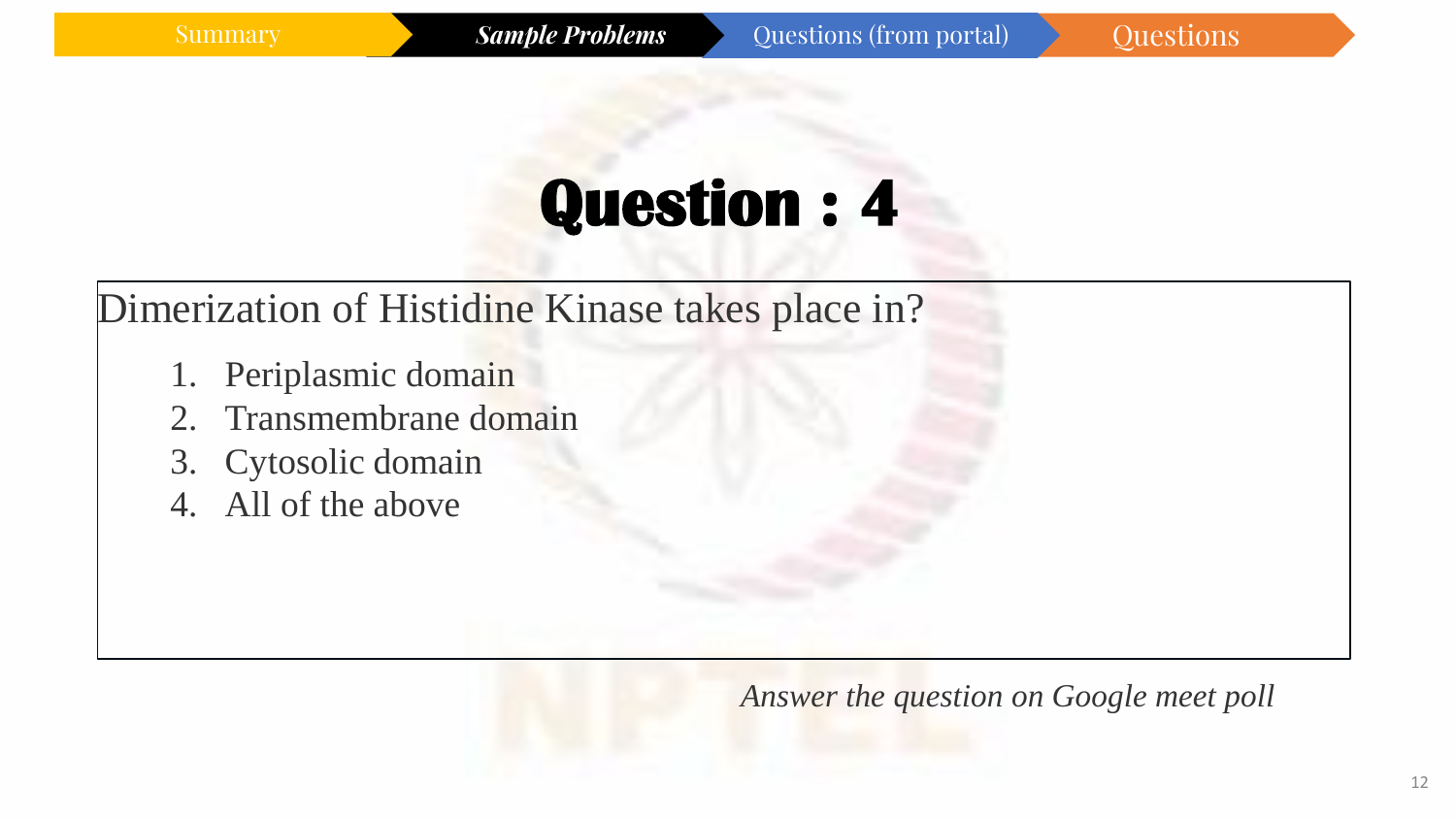### Dimerization of Histidine Kinase takes place in?

- 1. Periplasmic domain
- 2. Transmembrane domain
- 3. Cytosolic domain
- 4. All of the above

#### **Solution:**

- 1. An Histidine Kinase has <sup>a</sup> short <sup>N</sup> terminal cytoplasmic portion connected to an transmembrane α helix.
- 2. A second transmembrane  $\alpha$  helix connects the extracellular domain to the C-terminal cytoplasmic catalytic domain.
- 3. The cytoplasmic domain tends to have high sequence homology and contains several wellknown motifs.
- 4. The dimeric unit is held together by a four-helix bundle, formed when the C-terminal segments of the  $\alpha$  helices on each subunit interact in an antiparallel manner with both α helices.
- 5. The stability of the dimer is aided by several interactions at the interface of each monomer such as hydrophobic interactions at conserved hydrophobic residues as well as two hydrogen bonds.



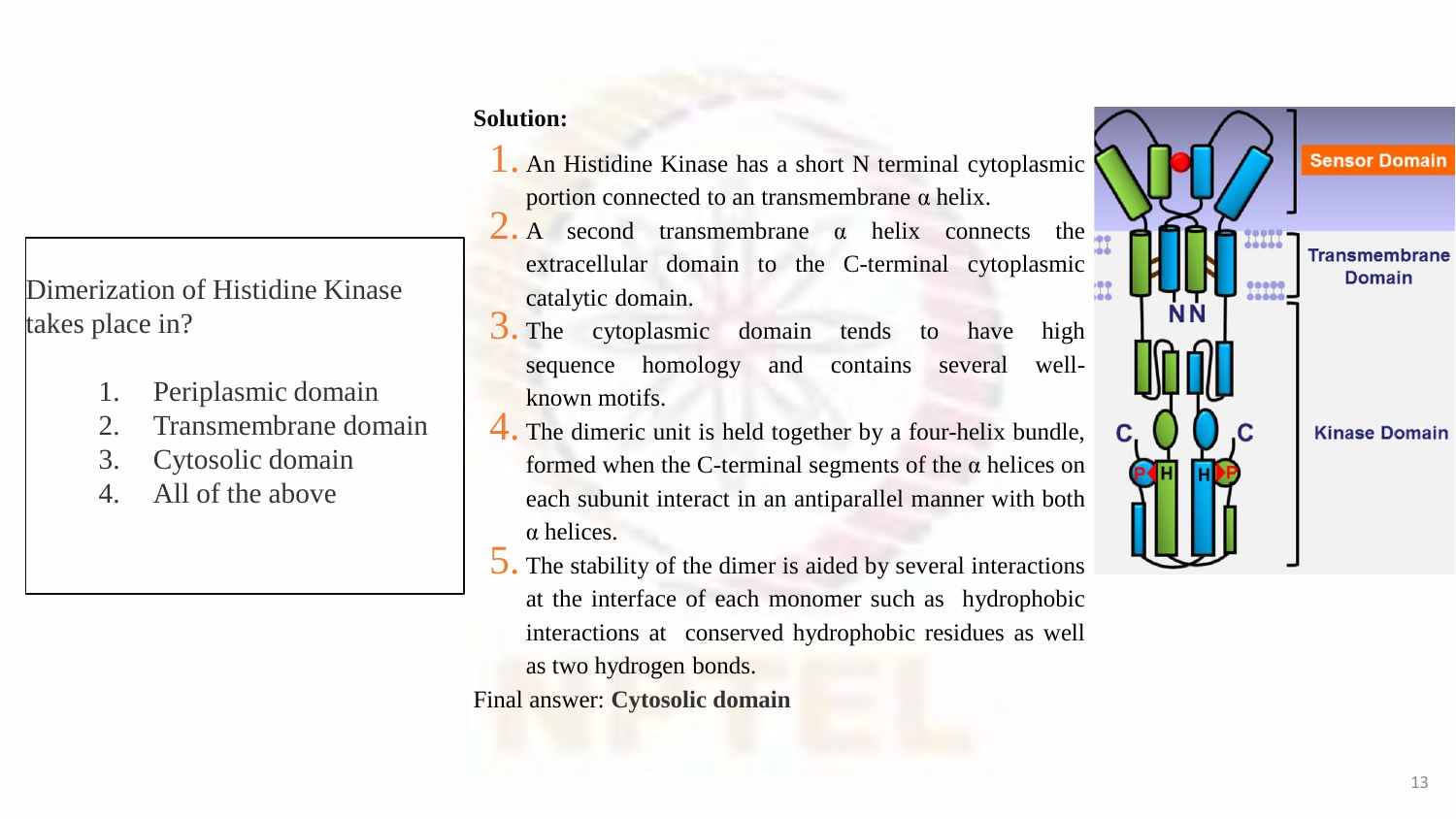Histidine Kinase catalyses the transfer of the phosphate group to the specific residue of the response regulator. What is the name of that residue?

- 1. Aspartic Acid
- 2. Lysine
- 3. Histidine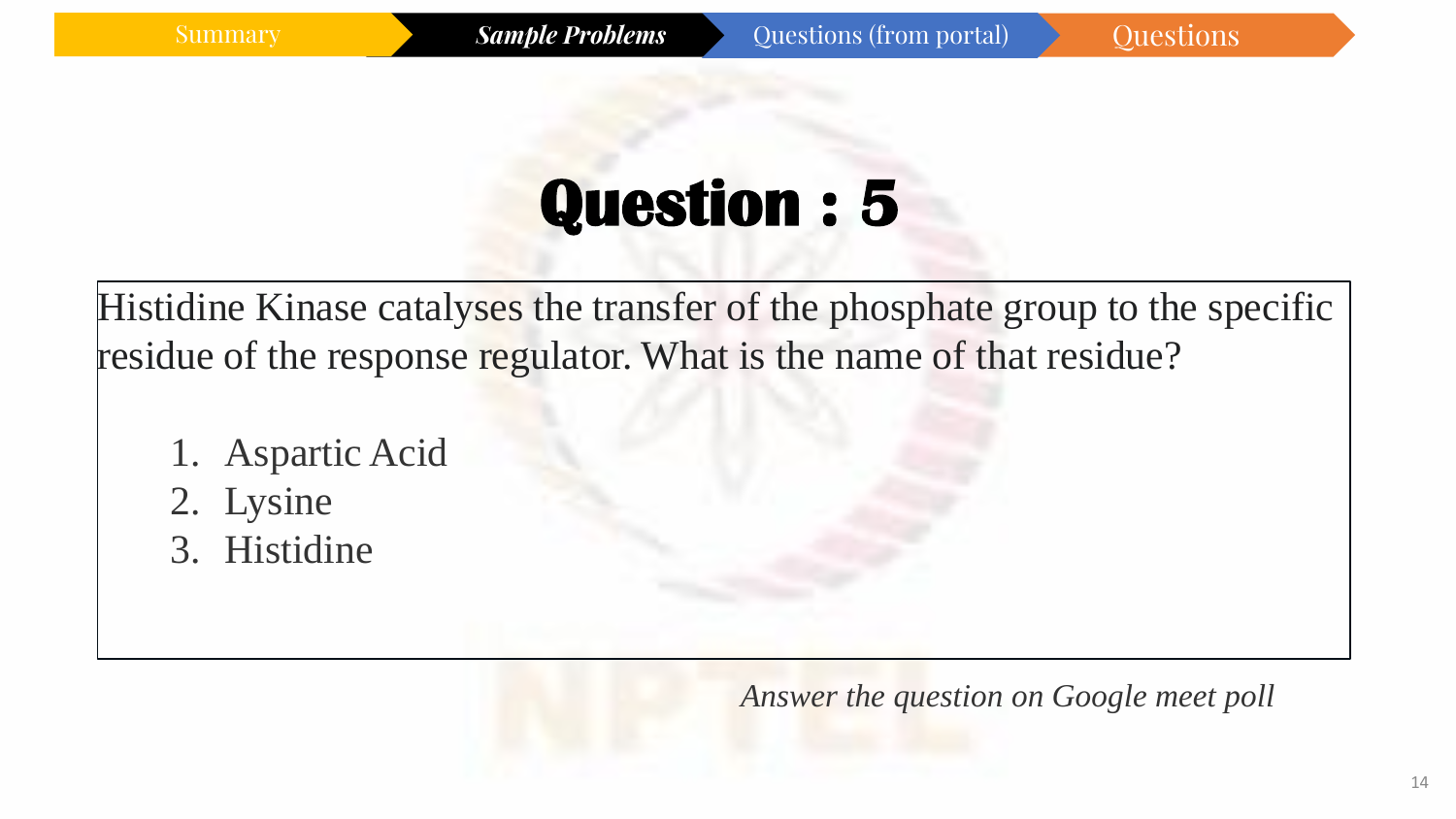Histidine Kinase catalyzes the transfer of the phosphate group to the specific residue of the response regulator. What is the name of that residue? coupling mechanism to allow organisms to sense and respond to changes in many different environmental conditions.

- 1. Aspartic Acid
- 2. Lysine
- 3. Histidine



A **two-component regulatory system** serves as a basic stimulus-response

Two-component systems consist of a membrane-bound histidine kinase that senses a specific environmental stimulus and a corresponding response regulator that mediates the cellular response.

Two-component systems perform signal transduction through the phosphorylation of a response regulator (RR) by a histidine kinase (HK).

Upon detecting a particular stimulus in the extracellular environment, the HK performs an autophosphorylation reaction, transferring a phosphoryl group from adenosine triphosphate (ATP) to a specific histidine residue.

The kinase domain is responsible for the autophosphorylation of the histidine with ATP, the phosphor transfer from the kinase to an aspartate of the response regulator.

Final Answer **: Aspartic Acid**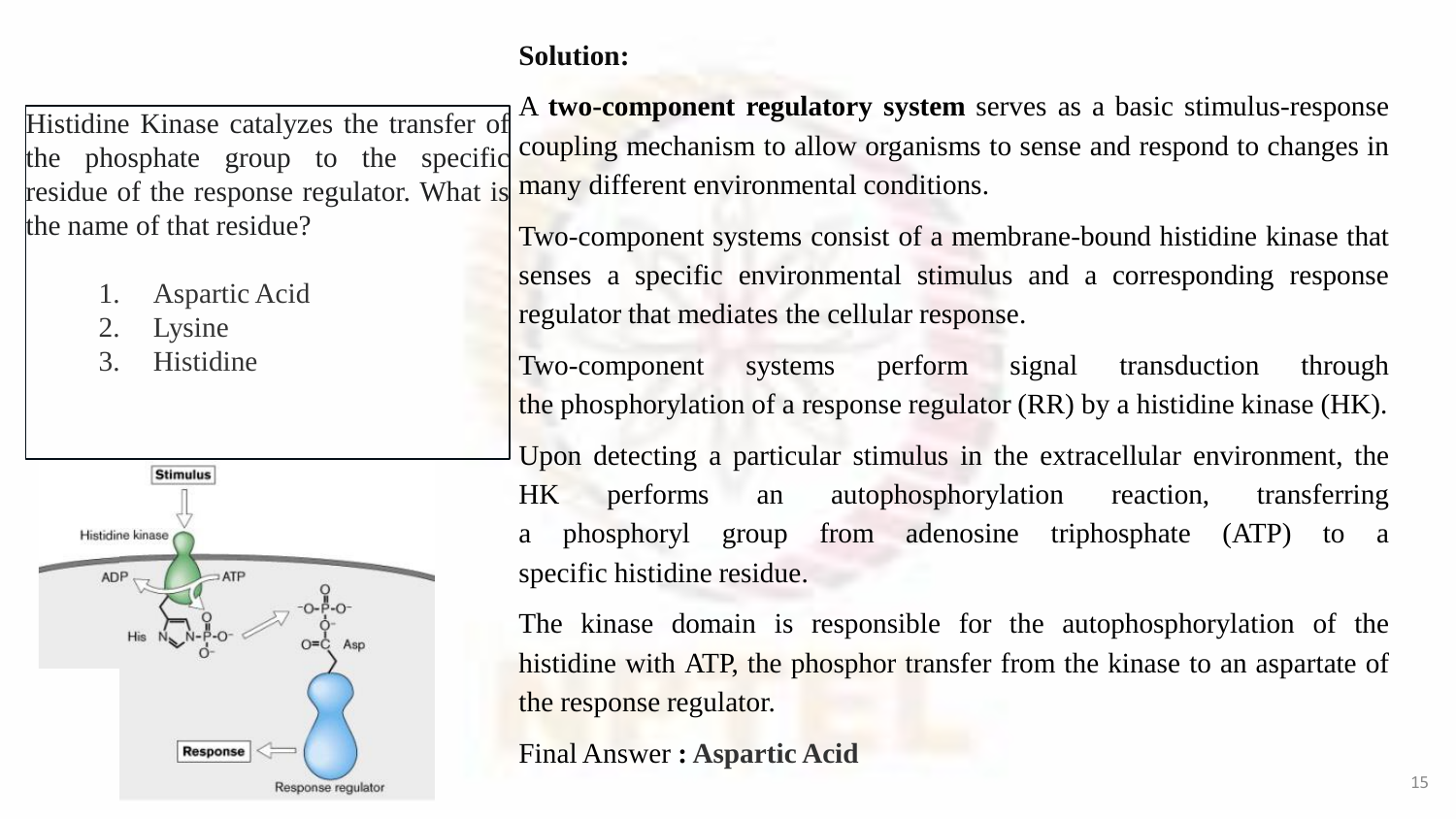Which of the following is not a highly specific biological interaction of Affinity Chromatography?

- 1. Cation-Anion
- 2. Antigen-Antibody
- 3. Enzyme-Substrate
- 4. Receptor-Ligand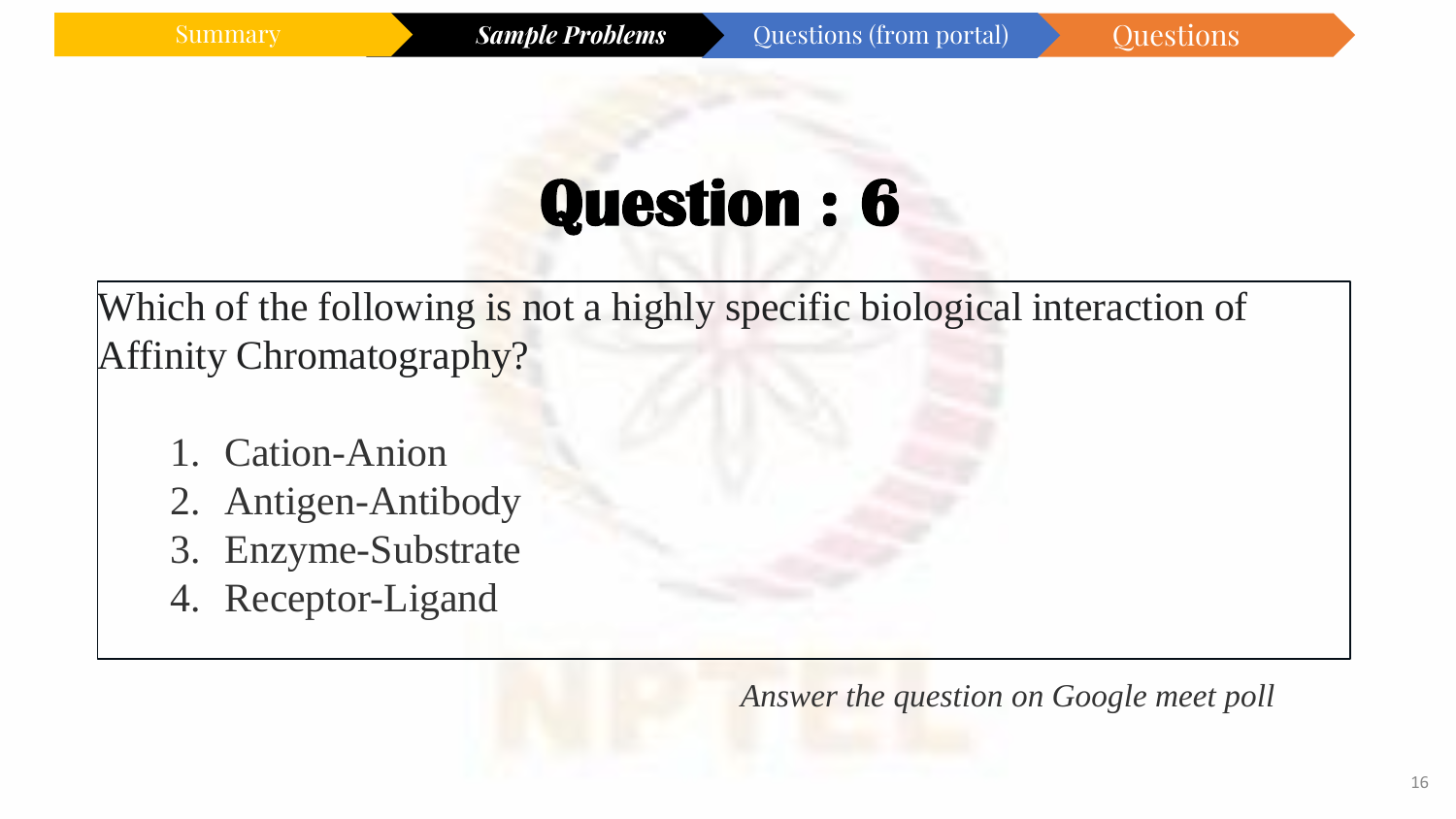**Affinity chromatography** is a method of separating a biomolecule from a mixture, based on a highly specific macromolecular binding interaction between the biomolecule and another substance.

In affinity chromatography experiment, the ligand is attached to a solid matrix and forming stable covalent bonds i.e molecules that bind to the ligand will remain associated with the stationary phase.

A wash buffer was applied to remove non-specific biomolecules by disrupting their weaker interactions with the stationary phase.

Target biomolecules may then be removed by applying a so-called elution buffer, which disrupts interactions between the bound target biomolecules and the ligand. The target molecule is thus recovered in the eluting solution.

Affinity chromatography does not require the molecular weight, charge, hydrophobicity, or other physical properties of the analyte of interest to be known

➢ Final Answer **: Cation-Anion**

Which of the following is not a highly specific biological interaction of Affinity Chromatography?

- 1. Cation-Anion
- 2. Antigen-Antibody
- 3. Enzyme-Substrate
- 4. Receptor-Ligand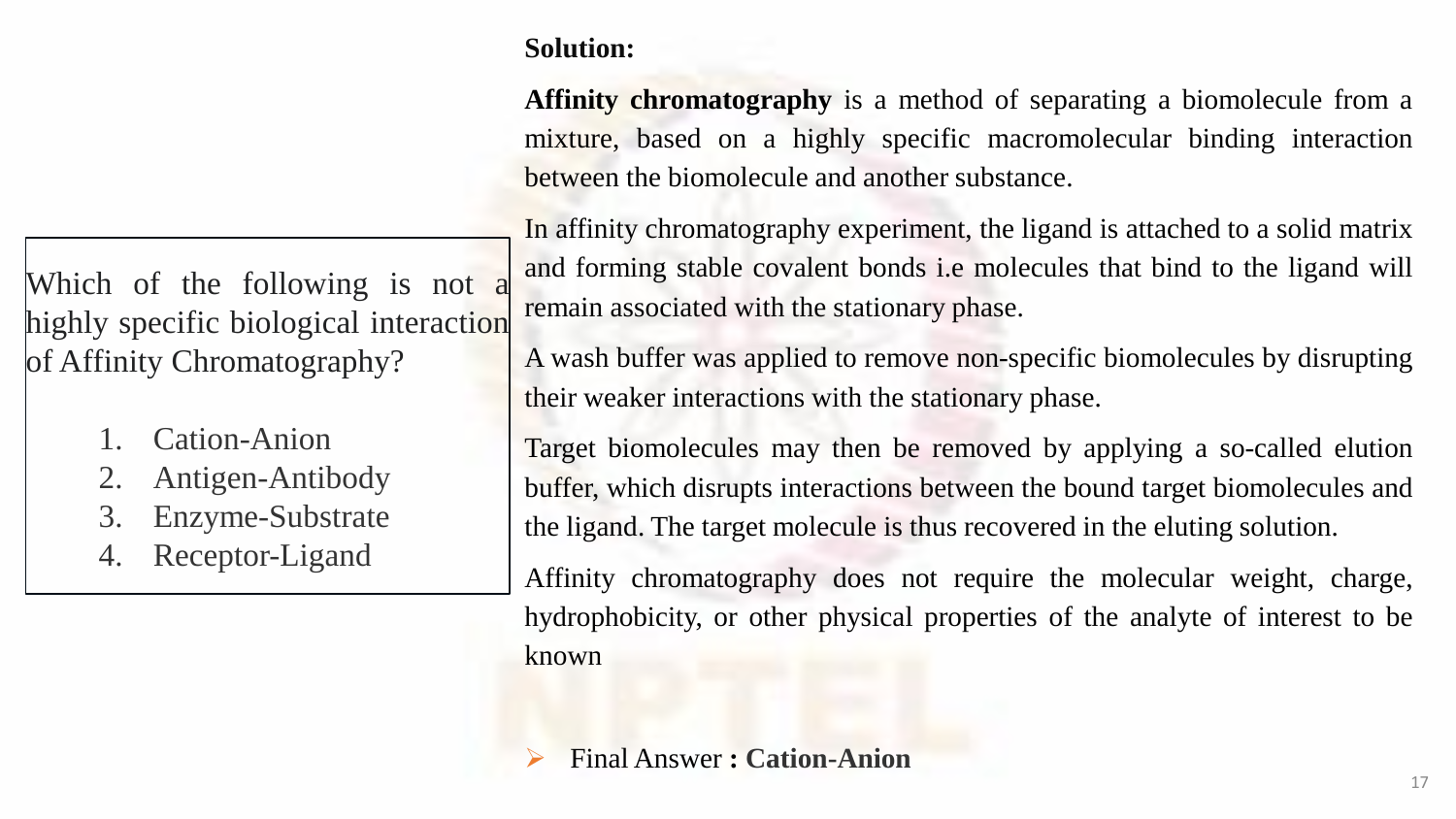Crystal formation requires?

- 1. Nucleation
- 2. Growth
- 3. Nucleation and Growth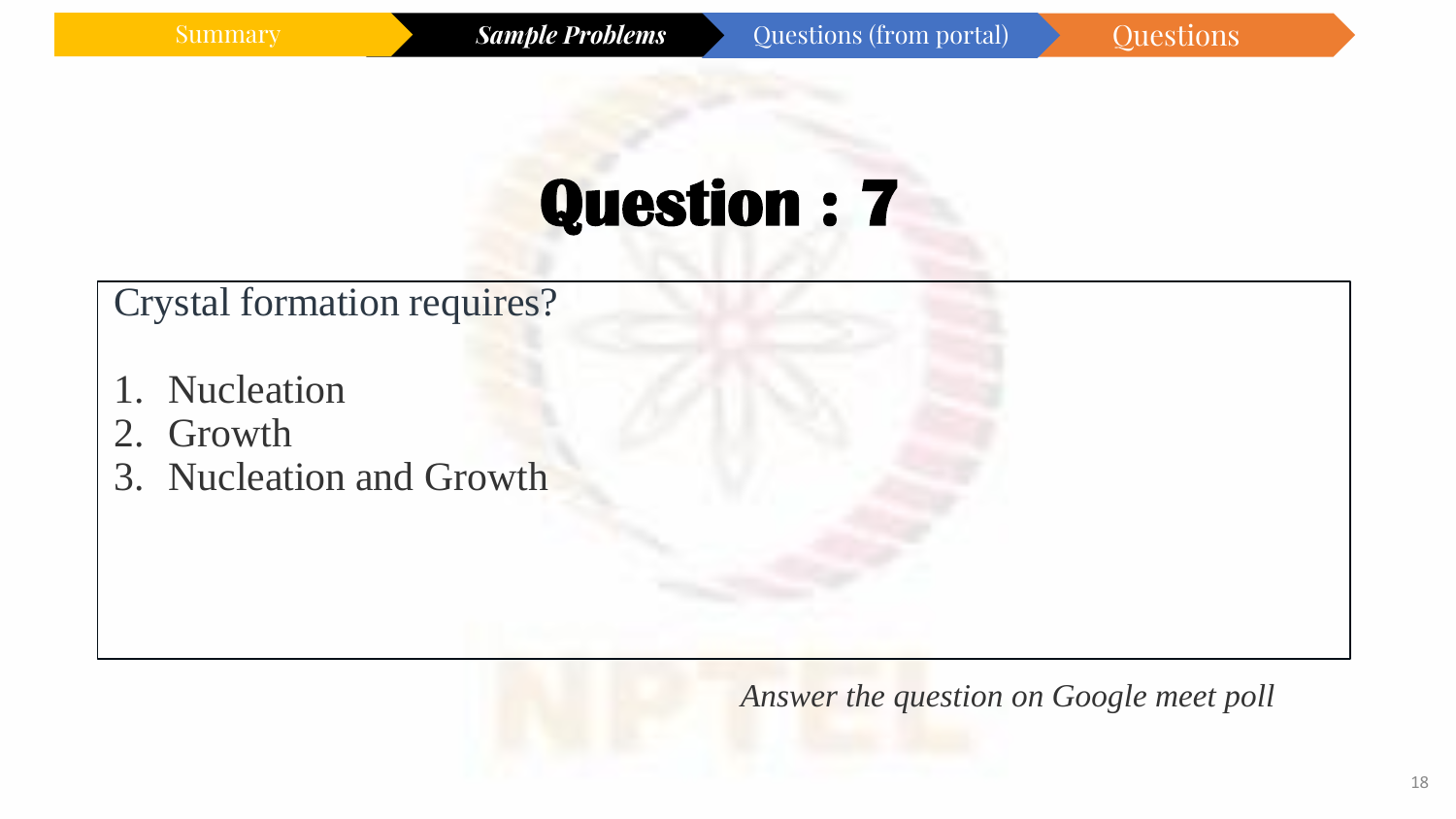The Crystal formation requires two steps: nucleation and growth. ➢ Nucleation is the initiation step for crystallization. At the nucleation phase, protein molecules in solution come together as aggregates to form a stable solid nucleus.

As the nucleus forms, the crystal grows bigger and bigger by molecules attaching to this stable nucleus.

The nucleation step is critical for crystal formation since it is the first-order phase transition of samples moving from having a high degree of freedom to obtaining an ordered state (aqueous to solid).

For the nucleation step to succeed, the manipulation of crystallization parameters is essential.

The approach behind getting a protein to crystallize is to yield a lower solubility of the targeted protein in solution.

Once the solubility limit is exceeded and crystals are present, crystallization is accomplished.

Final Answer **:Nucleation and Growth**

### Crystal formation requires?

- Nucleation
- Growth
- Nucleation and Growth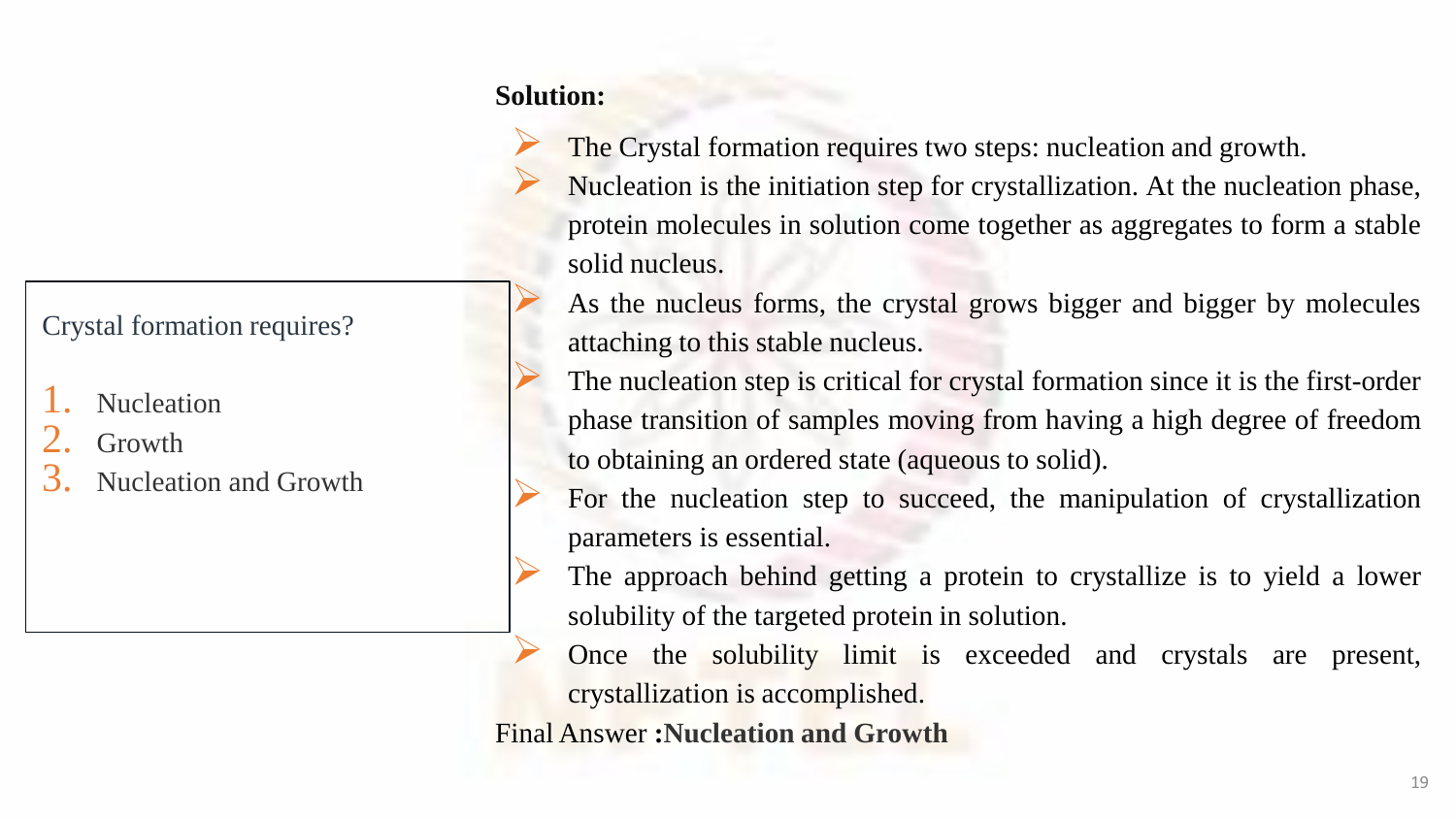In vapor diffusion method, which of the following is not a constituent of the protein droplet?

- 1. Purified protein
- 2. Buffer
- 3. Precipitant
- 4. Denaturing agent

**Solution:** In vapor diffusion method, droplets containing *purified protein*, *buffer*, and *precipitant* are allowed to equilibrate with a larger reservoir containing similar buffers and precipitants in higher concentrations.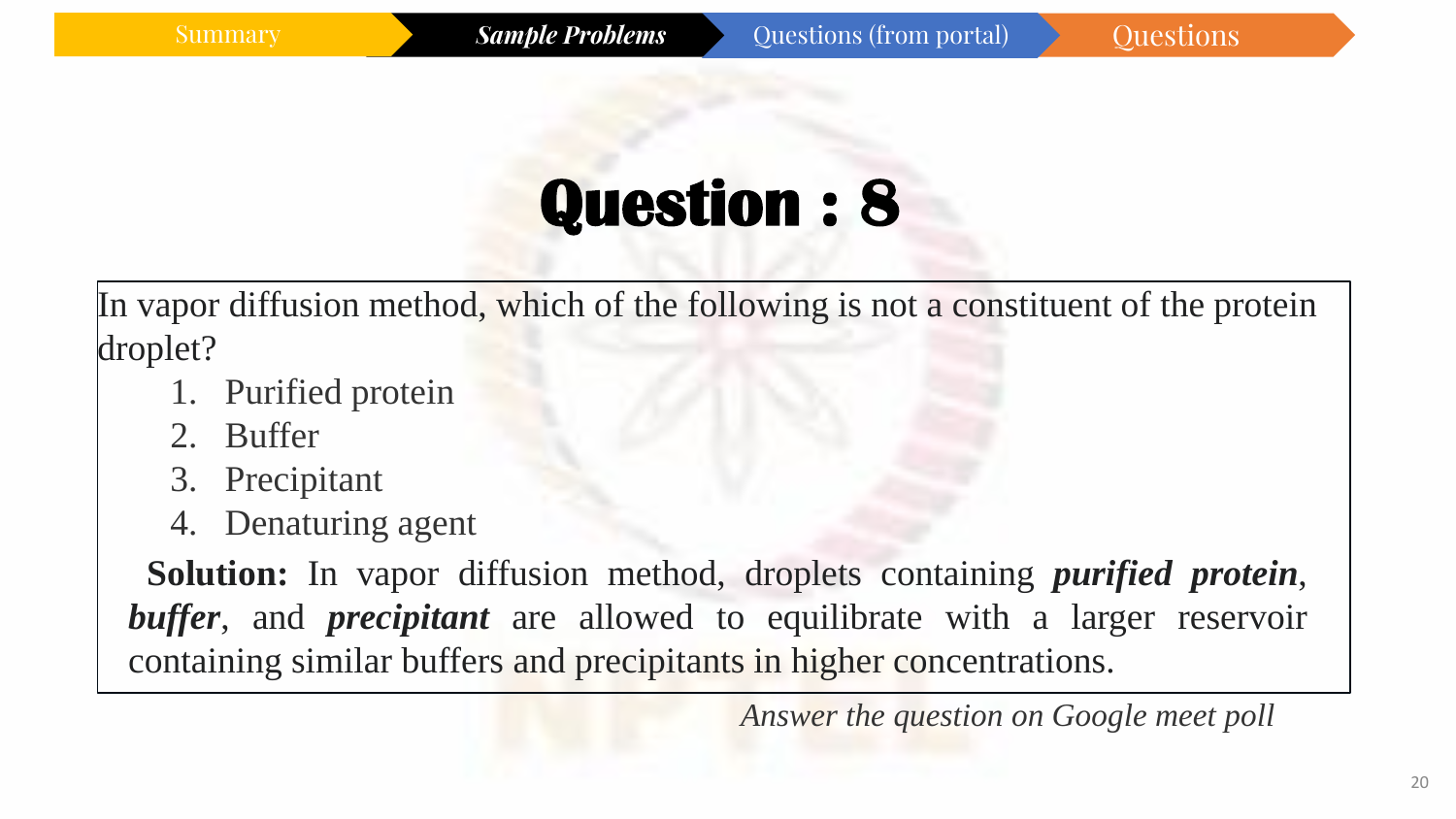Which of the following is true for a protein crystal?

- 1. Proteins remains functional
- 2. Protein remains non-functional
- 3. Protein denatured
- 4. All of the above